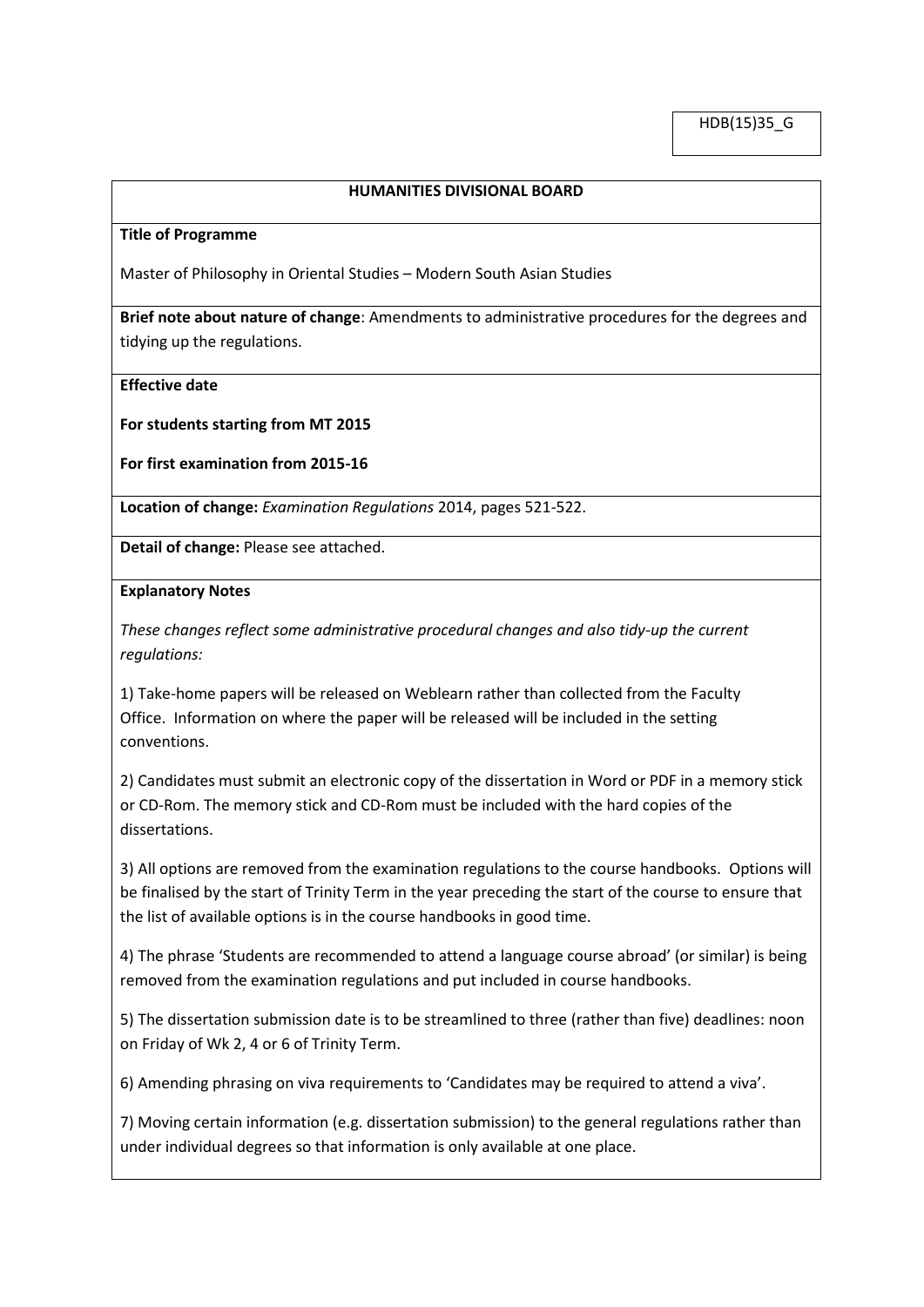# **(xii) Modern South Asian Studies**

A. *Qualifying Examination* Candidates must pass a qualifying examination in Modern South Asian Studies not later than the end of the third term after that in which the candidate's name is first entered on the register of M.Phil students. Unless exempted by the Board of the Faculty of Oriental Studies candidates will be required to offer the following papers:

1. A language examination in Hindi (Beginners or Advanced), Brajbhasha and Old Hindi Texts I, or a substitute core language, based on knowledge of grammar, translation and reading comprehension. (Teaching for some languages may not be available every year).

2. A general methodological paper on the history and culture of South Asia, to be assessed by three-hour examination.

Candidates, who will submit a take-home essay in their first year of the course to partially fulfil the requirements of (*c*) in the Final Examination, must enter for this paper in their first year. The mark for such essays will not be moderated until the candidate's final year of the course. Any failed Final Examination papers may be retaken on one occasion only, at the same time in the following academic year.

# B. *Final Examination*

1. All candidates must offer:

(*a*) one of the following language papers in Hindi (Advanced), Literary Hindi, Bengali, Brajbhasha & Old Hindi Texts, Sanskrit, Tibetan or Persian, based on knowledge of grammar, translation and reading comprehension. (Teaching for some languages may not be available every year).

(*b*) a thesis of not more than 20,000 words on a topic selected by the candidate in consultation with his or her supervisor and approved by the Faculty Board. [13.](http://www.admin.ox.ac.uk/examregs/15-36_Special_Regulations.shtml#univ-9780199202669-note-97) Applications for approval of the thesis subject must reach the Board of the Faculty of Oriental Studies, Oriental Institute, on or before Monday of nought week of Hilary Term in the second year of the course. Three typewritten copies of the thesis must be delivered to the Examination Schools, High Street, Oxford not later than noon on Friday of the third week of the Trinity Full Term in which the examination is to be taken.

 $(c)$  three papers from  $(i)$   $(xvii)$  belowfrom a list published in the Course Handbook. Instead of one of these papers the papers on the list, a candidate may offer a paper on a subject not included in the list below, with the approval of the board. Teaching for some optional subjects may not be available in every year.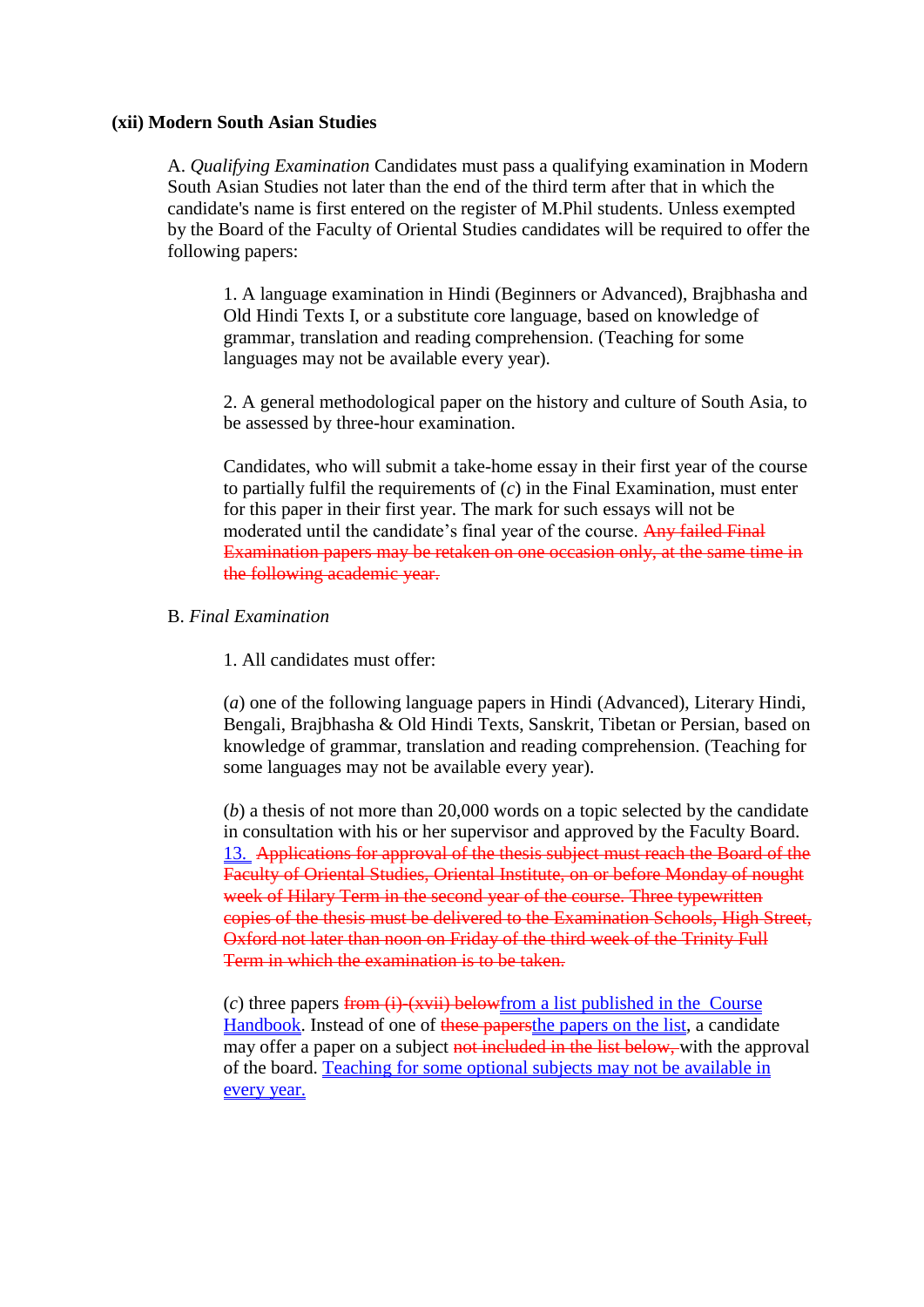The papers can be assessed either by a three hour examination paper at the end of the second year or a take-home examination paper. The method of examination will be published in the course handbook. Candidates are required to submit two essays of no more than 5000 words each, on topics selected by the candidate from a list on the take-home examination paper. The list of topics will be published after 12noon on the last Friday of term in which teaching for the paper is completed. Candidates will be contacted with details of how to collect or access the questions. The essays must be submitted to the Examination Schools, High Street, Oxford, by 12 noon on the Friday of noughth week of the term following that in which formal teaching for the Optional Subject is completed. When a paper assessed by essay is taught in the first year of the course, candidates must enter for the paper in the first year. Candidates are not allowed to enter for papers already chosen as unit 1 in the Qualifying Examination and I(a) in the Final Examination.

Optional Subjects Courses marked with an asterisk are assessed by three-hour examination at the end of the second year. Others may be assessed either by three-hour examination at the end of the second year or on the basis of two essays of not more than 5,000 words each, on topics selected by the candidate from a list on the take-home examination paper, to be collected from the Faculty Office after 12 noon on the last Friday of term in which teaching for the paper is completed. The essays must be submitted to the Examination Schools, High Street, Oxford, by 12 noon on the Friday of noughth week of the term following that in which formal teaching for the Optional Subject is completed. When a paper assessed by essay is taught in the first year of the course, candidates must enter for the paper in the first year. Candidates are not allowed to enter for papers already chosen as unit 1 in the Qualifying Examination and I(a) in the Final Examination. The Optional Subjects are:

(i) Brajbhasha & Old Hindi Texts I (ii) Brajbhasha & Old Hindi Texts II (iii) Advanced Hindi (iv) Urdu Literary Texts (v) History and Civilisation of Tibet and the Himalayas (Paper (iii) in the MPhil in Oriental Studies (xi) Tibetan and Himalayan Studies) (vi) The Social Anthropology of a Selected Region: South Asia (Paper (i) in the MPhil in Social Anthropology) (vii) Societies and economies in India 1600-1800 (viii) Aspects of social change in South Asia, e. 1860 to the Present (Advanced Option (ii) in the MSt in Global and Imperial History) (ix) Islamic History in South Asia (x) Scientific knowledge systems and their history in India (xi) History and Politics of South Asia (Paper (e) in the MPhil in Politics) (xii) Gender and Society in India, c. 1800 to the present (xiii) Material and visual culture of South Asia (xiv) Approaches to the history of Hinduism in India (xv) Shaivism (xvi) History of Medicine in South Asia (xvii) Gender and experience in Hindi Literature (xviii) History of Afghanistan c. 1900 to the present (xix) Any other subject approved by the faculty board Teaching for some optional subjects may not be available in every year.

3. The examiners may award a distinction for excellence in the whole examination.